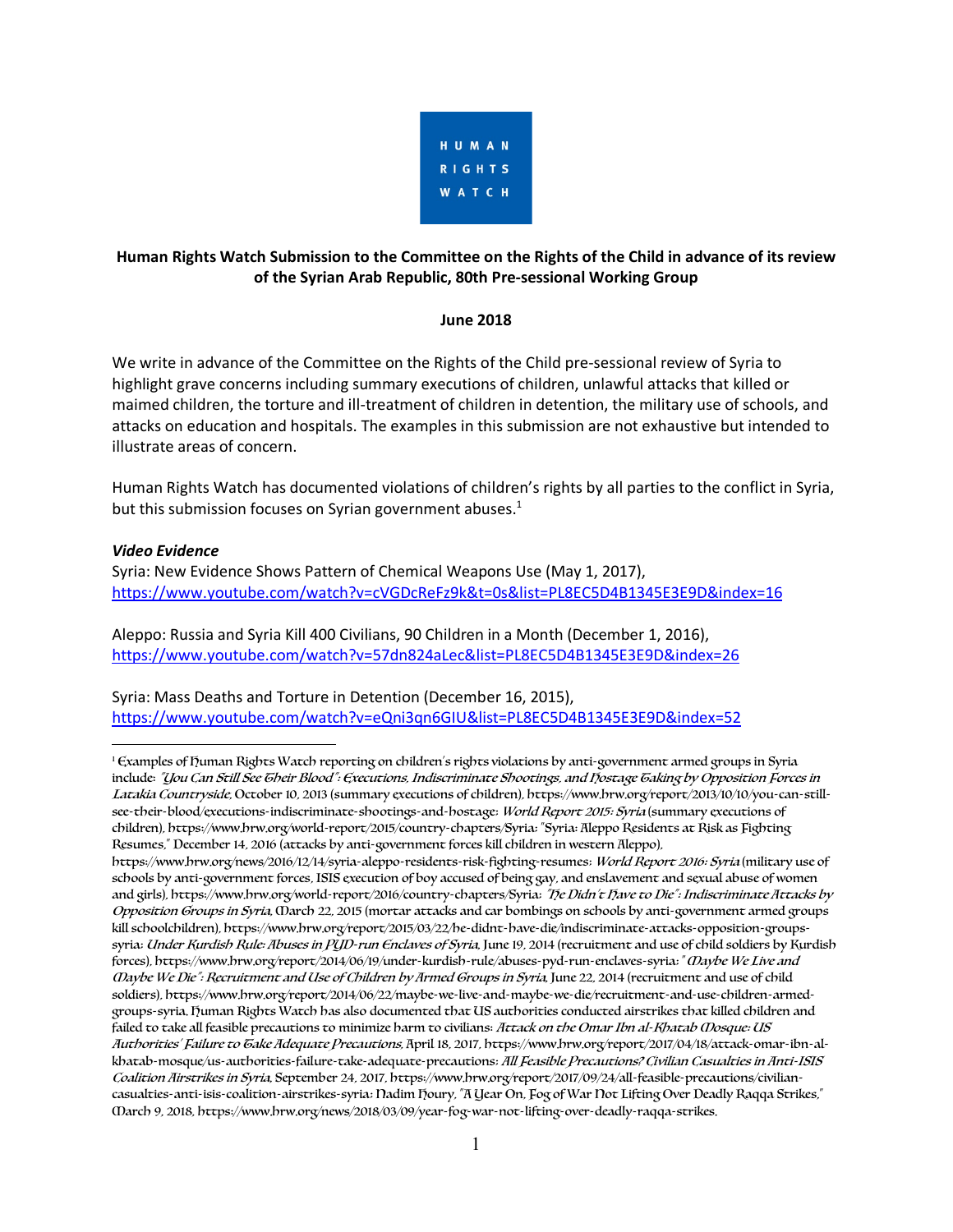Syria: Widespread Use of Incendiary Weapons (November 10, 2013), https://www.youtube.com/watch?v=soxtqJgNC7Y&list=PL8EC5D4B1345E3E9D&index=91

Syria: Chemical Attacks on Ghouta (August 21, 2013), https://www.youtube.com/watch?v=ilanR5\_YeEo&list=PL8EC5D4B1345E3E9D&index=80

Syria: Attacks on Schools Endanger Students (June 5, 2013), https://www.youtube.com/watch?time\_continue=8&v=7l5KIZkmB3g

#### *Right to life, survival, and development (Articles 6, 38)*

#### *Summary executions*

 $\overline{a}$ 

Syrian government forces have summarily executed children. Human Rights Watch documented the killings of at least 47 people, mainly women and children, by Syrian government forces in the `Adwiyya, Karm al-Zaytoun and Refa`i neighborhoods of Homs on March 11-12, 2012; also in mid-March, government forces entered Ayn Larouz village, in the Idlib governorate, placed local children on military vehicles as human shields, and killed four residents, including three children, whom they had detained.<sup>2</sup> On May 2, 2013, Syrian government forces and allied militias summarily executed 167 civilians, including 14 children, in the town of al-Bayda near the coastal city of Baniyas, after clashes with anti-government forces earlier in the day.3

#### *Unlawful attacks that killed or maimed children*

Human Rights Watch has documented unlawful attacks by Syrian government and anti-government forces that killed thousands of children. From July 2012 to April 2013 Human Rights Watch documented and visited the sites of 59 deliberate or indiscriminate airstrikes by government warplanes that killed 152 civilians, including children.4 Human Rights Watch also investigated nine apparent ballistic missile attacks by Syrian government forces in 2013 that killed at least 215 people, including 100 children.<sup>5</sup> No military targets were struck in the attacks and in seven of the nine cases Human Rights Watch found no signs of any apparent military targets in the vicinity.

Between February 2014 and January 2015, Human Rights Watch determined at least 450 major damage sites that showed damage consistent with detonations of improvised barrel bombs dropped by Syrian government helicopters in 10 towns and villages held by rebel groups in Daraa and over 1,000 in Aleppo.<sup>6</sup> The Syrian Network for Human Rights estimated that aerial barrel bomb attacks had killed nearly 1,900 children in Syria during the year following the passage of UN Security Council Resolution 2139, which "demand[ed]" an end to their use, on February 22, 2014.

A Russian-Syrian aerial bombing campaign of areas in Aleppo controlled by anti-government groups from September 19 to October 18, 2016 often appeared to be recklessly indiscriminate and killed 446

https://www.hrw.org/news/2015/02/24/syria-new-spate-barrel-bomb-attacks.

<sup>&</sup>lt;sup>2</sup> Fuman Rights Watch, In Cold Blood: Summary Executions by Syrian Security Forces and Pro-Government Wilitias, April 9, 2012, https://www.hrw.org/report/2012/04/09/cold-blood/summary-executions-syrian-security-forces-and-pro-governmentmilitias.

<sup>&</sup>lt;sup>3</sup> Fuman Rights Watch, "*No One's Left": Summary Executions by Syrian Forces in al-Bayda and Baniyas, September 13, 2013,* https://www.hrw.org/report/2013/09/13/no-ones-left/summary-executions-syrian-forces-al-bayda-and-baniyas.

<sup>&</sup>lt;sup>4</sup> Fuman Rights Watch, *Death from the Skies: Deliberate and Indiscriminate Airstrikes on Civilians*, April 10, 2013,

https://www.hrw.org/report/2013/04/10/death-skies/deliberate-and-indiscriminate-air-strikes-civilians.

<sup>5</sup> Fuman Rights Watch, World Report 2014: Syria, https://www.hrw.org/world-report/2014/country-chapters/syria

<sup>&</sup>lt;sup>6</sup> Fuman Rights Watch, "Syria: New Spate of Barrel Bomb Attacks," February 25, 2015,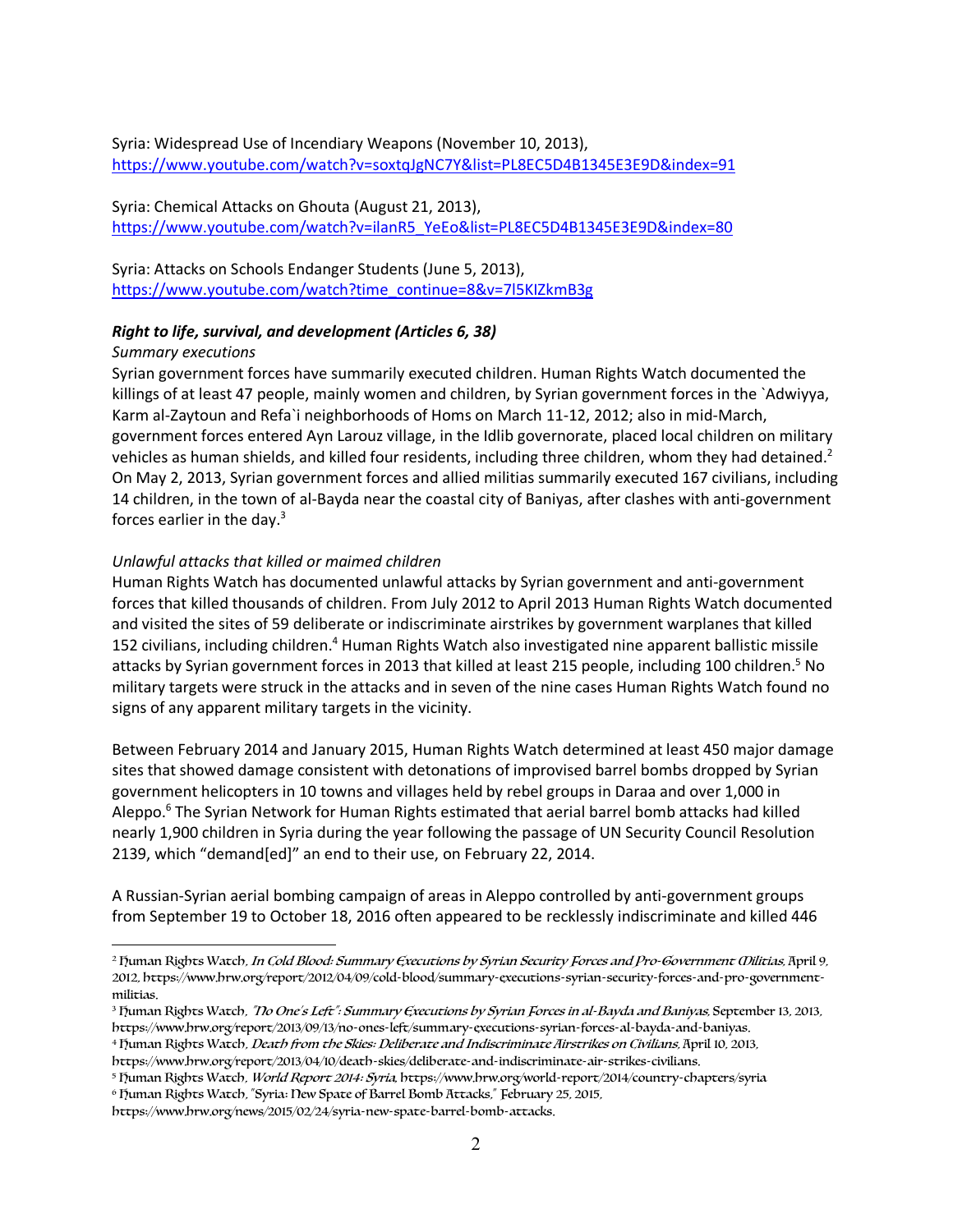civilians, including 91 children.<sup>7</sup> Satellite imagery that Human Rights Watch analyzed shows more than 950 new distinct impact sites consistent with the detonation of large high explosive bombs across the area during the month. The air-dropped, unguided munitions used included enhanced blast, fragmentation, and concrete-penetrating 500-kilogram bombs, cluster munitions, and incendiary weapons.

Russian and Syrian aircraft began a bombing campaign in areas of Idlib province and surrounding areas controlled by anti-government groups on September 19, 2017 that used cluster munitions, which are inherently indiscriminate, and explosive weapons with wide-area effect. Human Rights Watch investigated three air strikes conducted between September 20 and 25 that killed at least 72 people, including at least 9 children, in populated residential areas, markets and camps for the displaced. $8$ 

#### *Use of chemical weapons, cluster munitions, and incendiary weapons*

Syrian government forces has repeatedly used chemical weapons in attacks that killed and maimed children and other civilians.<sup>9</sup> On the morning of August 21, 2013, two attacks on the Damascus suburbs of Eastern and Western Ghouta controlled by anti-government groups using nerve agents and weapons that were only in the possession of Syrian government forces killed hundreds of civilians, including large numbers of children.<sup>10</sup> Syrian government forces have used chemical agents at least 30 more times.<sup>11</sup>

Human Rights Watch has found that all evidence strongly suggests that on April 4, 2017, a Syrian government warplane attacked Khan Sheikhoun, a town in the northwestern governorate of Idlib, with a nerve agent, killing at least 90 people, 30 of them children.<sup>12</sup> In addition, witnesses described to Human Rights Watch symptoms consistent with exposure to nerve agents after warplanes attacked eastern Hama on December 11 and 12, 2016, and northern Hama on March 30, 2017.

Government forces have used chlorine in attacks that killed children. Between April 2014 and late 2016, Human Rights Watch documented 16 Syrian government attacks with chlorine contained in improvised air-dropped munitions.13 During the government offensive against Aleppo, Human Rights Watch documented government helicopters dropping chlorine in residential areas on at least eight occasions between November 17 and December 13, 2016, in attacks that killed at least nine civilians, including four children.<sup>14</sup> Government and allied ground forces also used improvised ground-launched munitions containing chlorine.<sup>15</sup>

 $\overline{a}$ 

<sup>7</sup> Human Rights Watch, "Russia/Syria: War Crimes in Month of Bombing Aleppo," December 1, 2016, https://www.hrw.org/news/2016/12/01/russia/syria-war-crimes-month-bombing-aleppo.

<sup>8</sup> Human Rights Watch, "Russia/Syria: Deadly Airstrikes on Trapped Civilians," October 31, 2017,

https://www.hrw.org/news/2017/10/31/russia/syria-deadly-airstrikes-trapped-civilians.

<sup>&</sup>lt;sup>9</sup> Fuman Rights Watch, Death by Chemicals: Ghe Syrian Government's Widespread and Systematic Use of Chemical Weapons, May 1, 2017, https://www.hrw.org/report/2017/05/01/death-chemicals/syrian-governments-widespread-and-systematic-usechemical-weapons.

<sup>&</sup>lt;sup>10</sup> Fuman Rights Watch, Attacks on Ghouta: Analysis of Alleged Use of Chemical Weapons in Syria, September 10, 2013,

https://www.hrw.org/report/2013/09/10/attacks-ghouta/analysis-alleged-use-chemical-weapons-syria. <sup>11</sup> Sara Kayyali, "Chemical Weapons Resurface in Syria," Ijuman Rights Watch, February 3, 2018,

https://www.hrw.org/news/2018/02/03/chemical-weapons-resurface-syria.

<sup>&</sup>lt;sup>12</sup> Fuman Rights Watch, *Death by Chemicals*, (Day 1, 2017.

<sup>&</sup>lt;sup>13</sup> Fuman Rights Watch, *Death by Chemicals*, (Day 1, 2017.

<sup>&</sup>lt;sup>14</sup> Fuman Rights Watch, "Syria: Coordinated Chemical Attacks on Aleppo," February 13, 2017,

https://www.hrw.org/news/2017/02/13/syria-coordinated-chemical-attacks-aleppo.

<sup>&</sup>lt;sup>15</sup> Fuman Rights Watch, *Death by Chemicals*, (Day 1, 2017.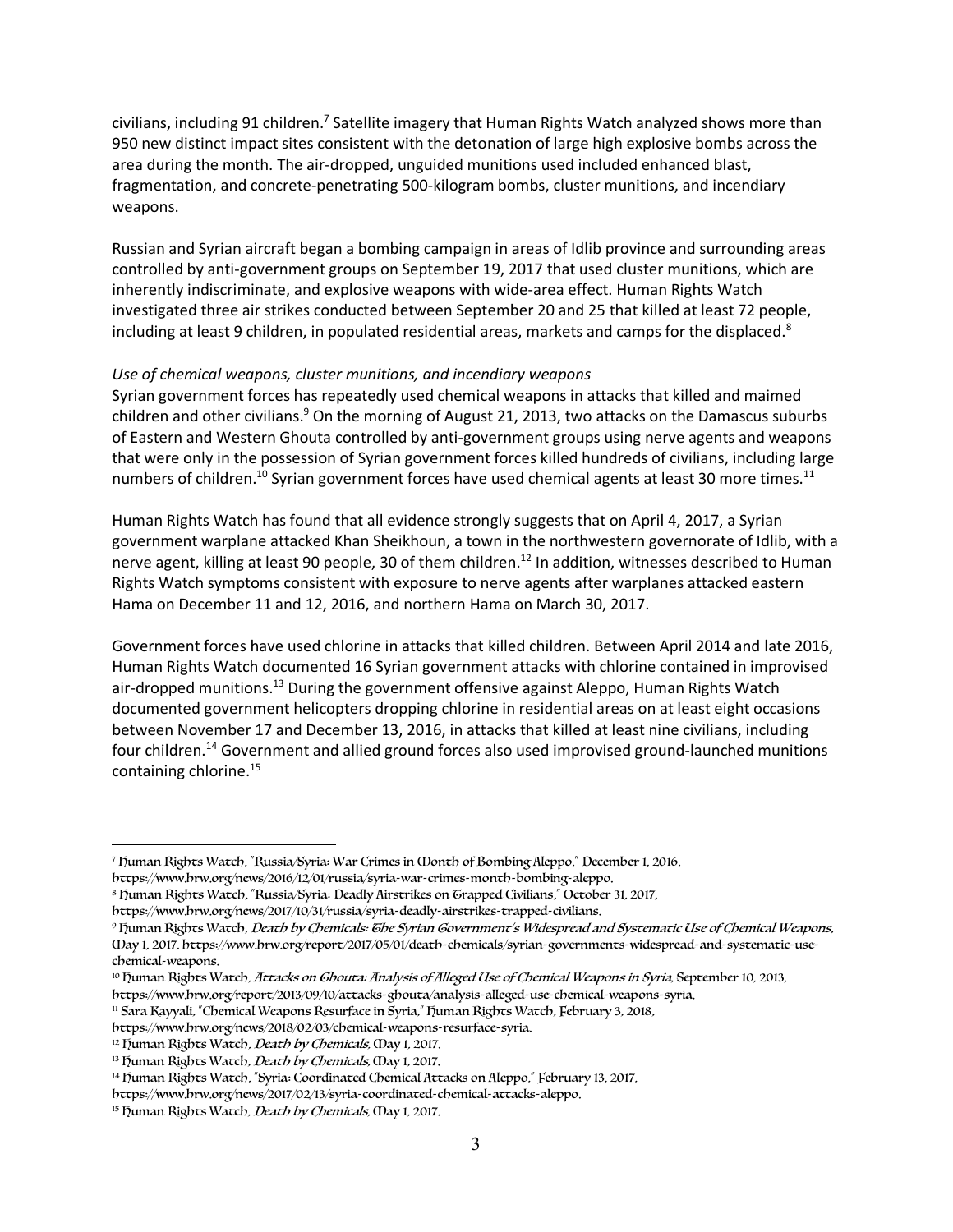The joint Syrian-Russian joint military operation repeatedly conducted attacks that killed or maimed children using cluster munitions and incendiary weapons. Government forces used at least 13 types of internationally banned cluster munitions in over 400 attacks on areas held by anti-government groups between July 2012 to August 2016, killing and injuring civilians, including children.<sup>16</sup> The Syrian air force has dropped incendiary weapons in populated areas in scores of instances, including on a school playground in al-Qusayr in December 2012.17 On August 26, 2013, a ZAB-500 incendiary bomb was dropped on a school in Urm al-Kubra, Aleppo, which resulted in at least 37 civilian deaths—mostly children with an average age of 16—and 44 civilian injuries. $^{18}$ 

*Attacks on medical facilities and denial of medical care and humanitarian assistance (Article 38)* Syrian government forces repeatedly targeted hospitals and medical clinics, including children's hospitals. Attacks on February 15, 2016, struck seven medical facilities and two schools in Syria, killing nearly 50 civilians, including a ballistic missile that struck the entrance of the Women and Children's Hospital in Azaz city, which was in use at the time as a medical facility, wounding 15 staff.<sup>19</sup> A major airstrike by the Syrian-Russian coalition that appeared to target Aleppo's al-Quds Hospital on April 27, 2016 killed 58 civilians.<sup>20</sup> In August 2016, there were attacks on health facilities including in Idlib, Aleppo, Hama, and Homs. On August 19, 2016, incendiary weapons hit a field hospital in Darya, in the suburbs of Damascus.<sup>21</sup> Warplanes attacked a well-known Aleppo hospital, the Sakhour Medical Center, on at least four occasions between September 28 and October 14, 2016.<sup>22</sup>

Syrian authorities have refused to allow children to be evacuated from besieged areas where medical care is unavailable. In November 2017, Syrian authorities' refusals of medical evacuation requests led to the deaths of a one-year-old girl who had been born with one kidney and a boy with a heart condition, local media in Eastern Ghouta reported, and the deaths of a girl due to a cardiac disease and of another girl due to a malignant eye tumor, doctors told Human Rights Watch.<sup>23</sup>

Both Syrian and anti-government forces have besieged areas with civilian populations and denied or confiscated civilian goods and humanitarian aid. During the Syrian government siege of Aleppo, masked armed men looted a 31-truck UN convoy carrying humanitarian aid, and Syrian or Russian warplanes then attacked and destroyed the convoy and killed 20 civilians including humanitarian workers.<sup>24</sup>

The Syrian government has besieged Eastern Ghouta, an enclave controlled by anti-government groups near Damascus since 2013, but in 2017 it closed commercial crossings and further restricted the number of UN aid convoys to the area and the amount and types of goods that can be delivered. Convoys that

 $\overline{a}$ 

<sup>&</sup>lt;sup>16</sup> Human Rights Watch, World Report 2017: Syria, https://www.hrw.org/world-report/2017/country-chapters/Syria.

<sup>&</sup>lt;sup>17</sup> Fuman Rights Watch, World Report 2014: Syria, https://www.hrw.org/world-report/2014/country-chapters/Syria.

<sup>&</sup>lt;sup>18</sup> Fuman Rights Watch, Gime to Act Against Incendiary Weapons (memorandum), December 12, 2016,

https://www.hrw.org/news/2016/12/12/time-act-against-incendiary-weapons.

<sup>19</sup> Human Rights Watch, "Syria: Great Danger to Civilians in Azaz," February 18, 2016,

https://www.hrw.org/news/2016/02/18/syria-great-danger-civilians-azaz.

<sup>&</sup>lt;sup>20</sup> Fuman Rights Watch, World Report 2017: Syria.

<sup>&</sup>lt;sup>21</sup> Fuman Rights Watch, An Overdue Review: Addressing Incendiary Weapons in the Contemporary Context (memorandum), November 20, 2017, https://www.hrw.org/news/2017/11/20/overdue-review-addressing-incendiary-weapons-contemporarycontext.

<sup>&</sup>lt;sup>22</sup> Fuman Rights Watch, "Russia/Syria: War Crimes in Oonth of Bombing Aleppo," December 1, 2016,

https://www.hrw.org/news/2016/12/01/russia/syria-war-crimes-month-bombing-aleppo.

<sup>&</sup>lt;sup>23</sup> Fuman Rights Watch, "Syria/Russia: Airstrikes, Siege Killing Civilians," December 22, 2017,

https://www.hrw.org/news/2017/12/22/syria/russia-airstrikes-siege-killing-civilians.

<sup>24</sup> Akshaya Kumar, "UN Report on Syria Aid Convoy Attack Deserves Action," Human Rights Watch, January 25, 2017, https://www.hrw.org/news/2017/01/25/un-report-syria-aid-convoy-attack-deserves-action.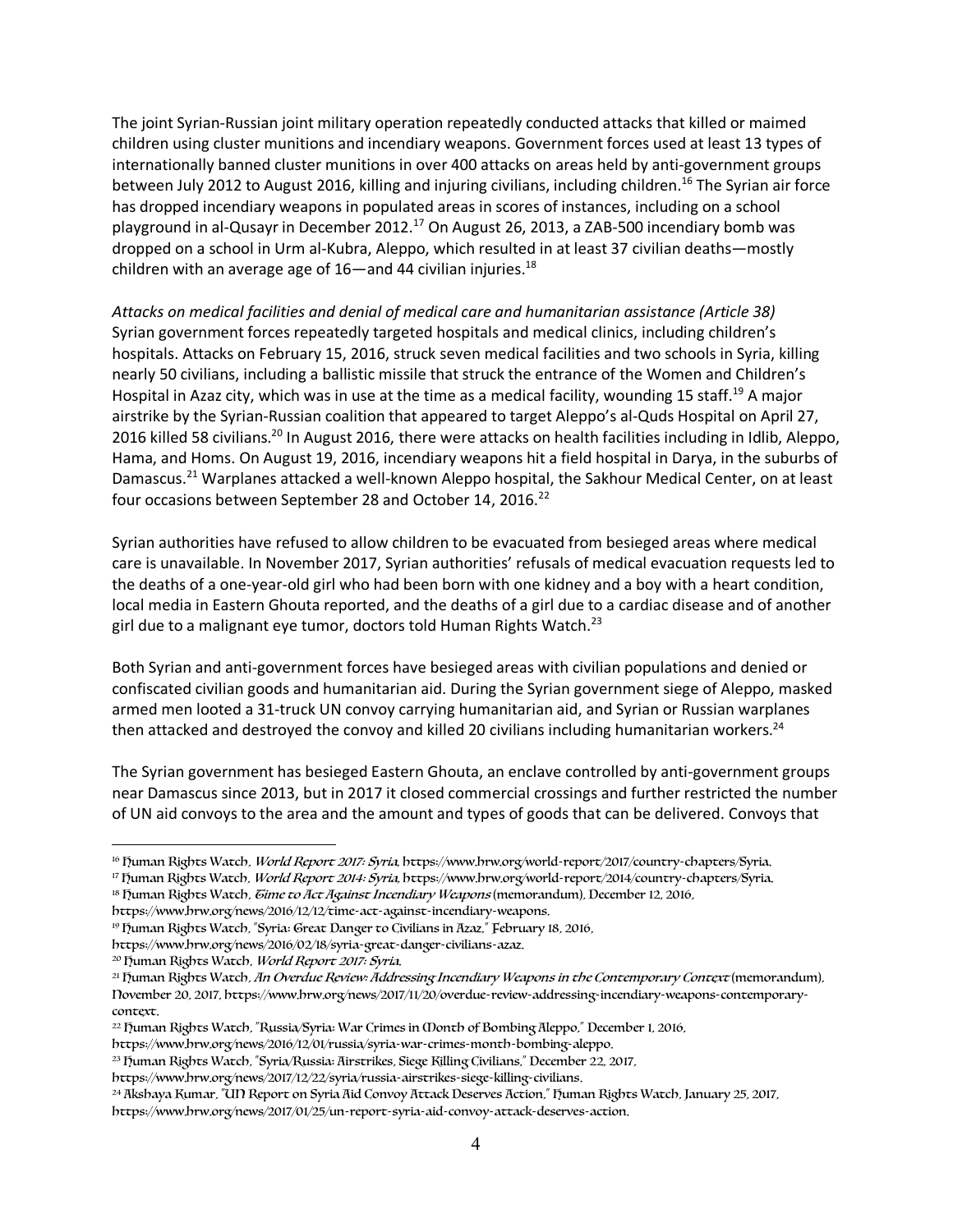entered since September 2017 did not contain sufficient aid, and even when permission was granted, administrative and security issues often resulted in excessive delays.<sup>25</sup> By November 2017, more than 12 percent of children in the enclave under 5 years old suffered acute malnutrition.<sup>26</sup>

## *We encourage the Committee to pose the following questions to the Syrian government:*

- What steps has Syria taken to investigate, prosecute, and punish as appropriate members of its armed forces for summary executions of children, or for attacks that violated international law and killed or maimed children?
- What steps has Syria taken to ensure adequate food and medical care, and to facilitate humanitarian aid shipments, for children in Eastern Ghouta and in Idlib governorate in 2018?
- Have the appropriate authorities investigated allegations of unlawful attacks that harmed children or where children were wrongfully and harmfully denied medical evacuations? If so, what was the result in each case, and in terms of any substantive changes to military procedures or policies?

## *We encourage the Committee to make the following recommendations:*

- Cease attacks targeting civilian infrastructure that do not constitute military objectives under international humanitarian law;
- Cease all use of chemical weapons, incendiary weapons, cluster munitions, and the indiscriminate use of explosive weapons with wide area effects in populated areas;
	- $\circ$  Give up its entire stockpile of chemical weapons to the Organisation for the Prohibition of Chemical Weapons as mandated by the Convention on the Prohibition of Chemical Weapons to which it is a party;
- Cease attacks targeting medical facilities, allow medical evacuations, and facilitate unimpeded and sufficient humanitarian aid into besieged areas, and ensure that children have access to appropriate food, particularly formula milk;
- Cooperate with internationally-mandated bodies, such as by providing access and information as requested by the International, Impartial, and Independent Mechanism tasked with investigating mass atrocities in the Syrian conflict.

## *Attacks on education (Articles 6, 28, 38)*

## *Attacks on schools*

The Commission of Inquiry on Syria has noted that attacks on schools in Syria comprised half of all those reported worldwide from 2011 to 2015.<sup>27</sup> Human Rights Watch has documented that government forces carried out deliberate or indiscriminate attacks against schools. On September 29, 2013, a Syrian government airstrike using fuel-air explosive bombs hit outside a secondary school in Raqqa city, then held by anti-government groups, killing at least 14 civilians. At least 12 of those killed were students attending their first day of classes.<sup>28</sup> On March 26, 2014, two barrel bombs hit two schools in Dael, in Daraa governorate, and a third hit a school bus there, killing or wounding a dozen children.<sup>29</sup> On

 $\overline{a}$ <sup>25</sup> Human Rights Watch, "Syria/Russia: Airstrikes, Siege Killing Civilians," December 22, 2017.

<sup>&</sup>lt;sup>26</sup> Nick Paton Walsh, Salma Abdelaziz, "Child malnutrition soars in besieged Damascus enclave," CNN, December 21, 2017, available at https://www.cnn.com/2017/12/21/middleeast/syria-eastern-ghouta-intl/index.html (accessed March 10, 2018). <sup>27</sup> Independent International Commission of Inquiry on the Syrian Arab Republic, *Duman rights abuses and international* humanitarian law violations in the Syrian Arab Republic, 21 July 2016-28 February 2017, March 10, 2017, paragraph 20, http://www.ohchr.org/Documents/Countries/SY/A\_HRC\_34\_CRP.3\_E.docx.

<sup>28</sup> Human Rights Watch, "Syria: Fuel-Air Bombs Strike School," October 1, 2013, https://www.hrw.org/news/2013/10/01/syriafuel-air-bombs-strike-school.

<sup>29</sup> Human Rights Watch, "Syria: New Spate of Barrel Bomb Attacks," February 25, 2015.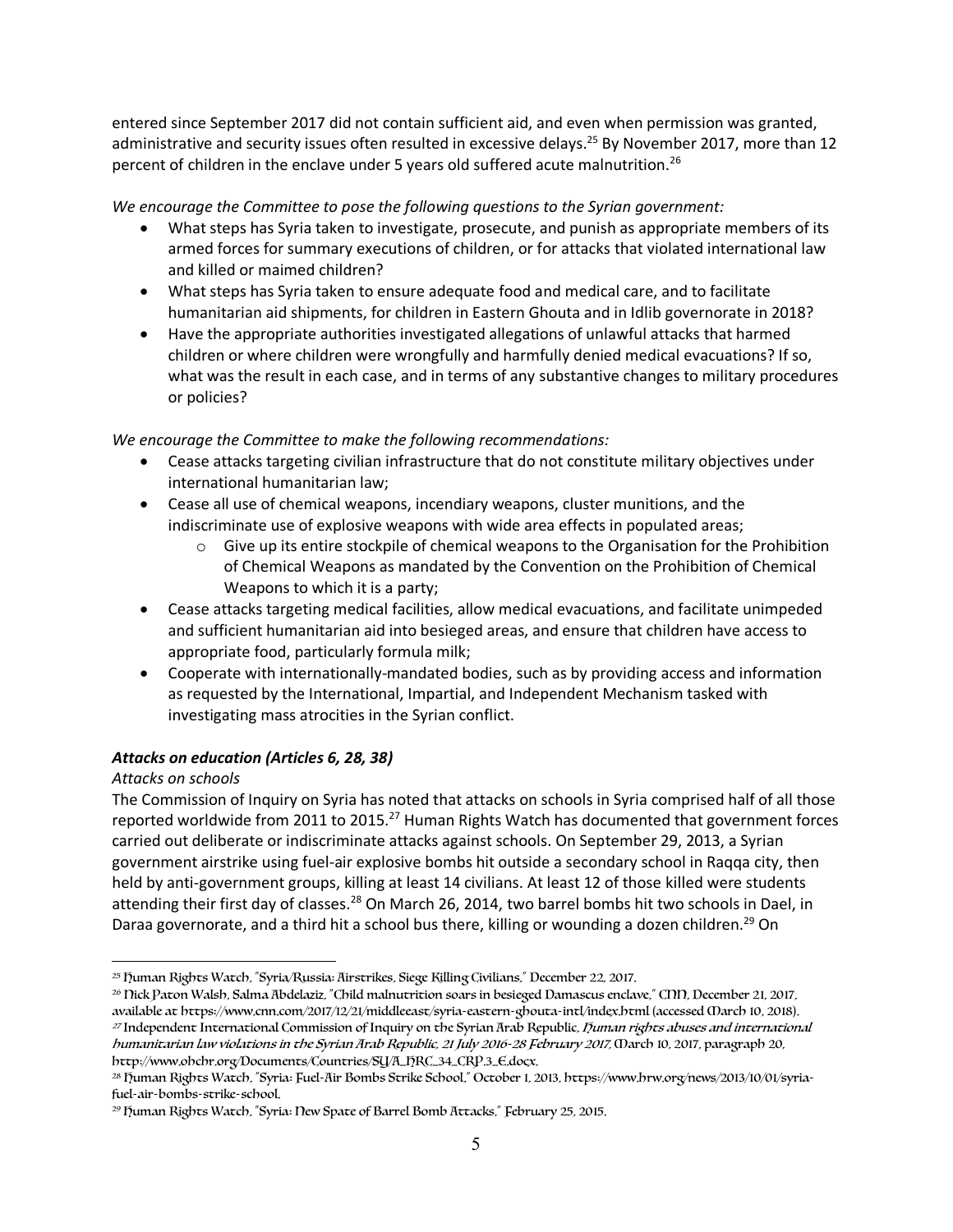February 15, 2016, a ballistic missile apparently launched by Syrian government forces hit a school where displaced people had been staying in the village of Kaljabrin, about eight kilometers southeast of Azaz, killing 15 people, including children.<sup>30</sup>

Airstrikes by the joint Russian-Syrian military operation hit a school complex in the village of Haas in Idlib on October 26, 2016, and killed dozens of people, mostly schoolchildren and teachers.<sup>31</sup> Satellite imagery of Haas after the attack showed damage signatures consistent with airstrikes, including two impacts on schools in the complex. The Russian Defense Ministry denied that the attacks took place, but it presented drone footage that shows, and even marks, damage that matches the damage visible in the satellite imagery, and that is consistent with videos of the attack and witness statements. In 2017, Human Rights Watch documented attacks by Syrian governmental forces or airstrikes by the Russian-Syrian military operation that hit a school in Daraa on June 14,<sup>32</sup> and schools in Eastern Ghouta on October 16 and 30, November 8,<sup>33</sup> and December 3, 2017.<sup>34</sup> In its 2018 report, the Commission found that Syrian government forces had attacked an "alarming" number of schools and kindergartens without warning in Eastern Ghouta, killing children, destroying and forcing schools to close.<sup>35</sup>

### *Military use of schools (Articles 28, 38)*

 $\overline{a}$ 

In 2012, Human Rights Watch documented that Syrian authorities sent security officers and used school officials to interrogate students about their political views and alleged anti-government activities by students and their parents, and used excessive force, even gunfire, against peaceful student demonstrations, at schools in the Daraa, Homs, and Damascus governorates, and the Damascus suburbs.<sup>36</sup> Government forces and allied militia forces deployed in schools in each of the four governorates and used them as bases, barracks, sniper posts, and detention centers, both after students had ceased to study there and while they continued to attend classes.

Between January 1, 2013, and March 31, 2014, the UN documented that government forces used schools for military purposes in four instances.<sup>37</sup> In 2014, the Syrian Human Rights Center recorded that government forces were using 27 schools as military bases.<sup>38</sup> In 2015, the UN verified that Syrian government forces were using eight schools in Idlib for military purposes during March 2015, four of which were reportedly attacked by anti-government armed groups, and six schools in the Ariha subdistrict in April 2015.<sup>39</sup>

<sup>30</sup> Human Rights Watch, "Syria: Great Danger to Civilians in Azaz," February 18, 2016.

<sup>31</sup> Human Rights Watch, "Russia/Syria: Satellite, Video Imagery Confirm School Attack," November 16, 2016,

https://www.hrw.org/news/2016/11/16/russia/syria-satellite-video-imagery-confirm-school-attack.

<sup>32</sup> Human Rights Watch, "Syria: Airstrike on School Kills Civilians," July 12, 2017, https://www.hrw.org/news/2017/07/12/syriaairstrike-school-kills-civilians.

<sup>33</sup> Human Rights Watch, "Syria: Children Under Attack in Damascus Enclave," January 11, 2018,

https://www.hrw.org/news/2018/01/11/syria-children-under-attack-damascus-enclave.

<sup>34</sup> Human Rights Watch, "Syria/Russia: Airstrikes, Siege Killing Civilians," December 22, 2017.

<sup>&</sup>lt;sup>35</sup> Report of the Independent International Commission of Inquiry on the Syrian Arab Republic, February 1, 2018, Annex II (paragraphs 20-23), http://www.ohchr.org/Documents/HRBodies/HRCouncil/CoISyria/A-HRC-37-72\_EN.pdf.

<sup>&</sup>lt;sup>36</sup> Fuman Rights Watch*, Safe No Obore: Students and Schools Under Attack in Syria*, June 5, 2013,

https://www.hrw.org/report/2013/06/05/safe-no-more/students-and-schools-under-attack-syria

<sup>&</sup>lt;sup>37</sup> UN Security Council, Report of the Secretary-General on the implementation of Security Council resolution 2139 (2014), S/2014/365, May 22, 2014, p. 12.

<sup>38</sup> Syrian human Rights Committee, The 13th annual report on human rights in Syria: January 2014 - December 2014, January 2015, p. 91.

<sup>&</sup>lt;sup>39</sup> UN General Assembly and Security Council, Children and Armed Conflict, Report of the Secretary-General, A/70/836-S/2016/360, April 20, 2016, para. 160: UN Security Council, Report of the Secretary-General on the implementation of Security Council resolutions 2139 (2014), 2165 (2014) and 2191 (2014), S/2015/468, June 23, 2015, para. 18.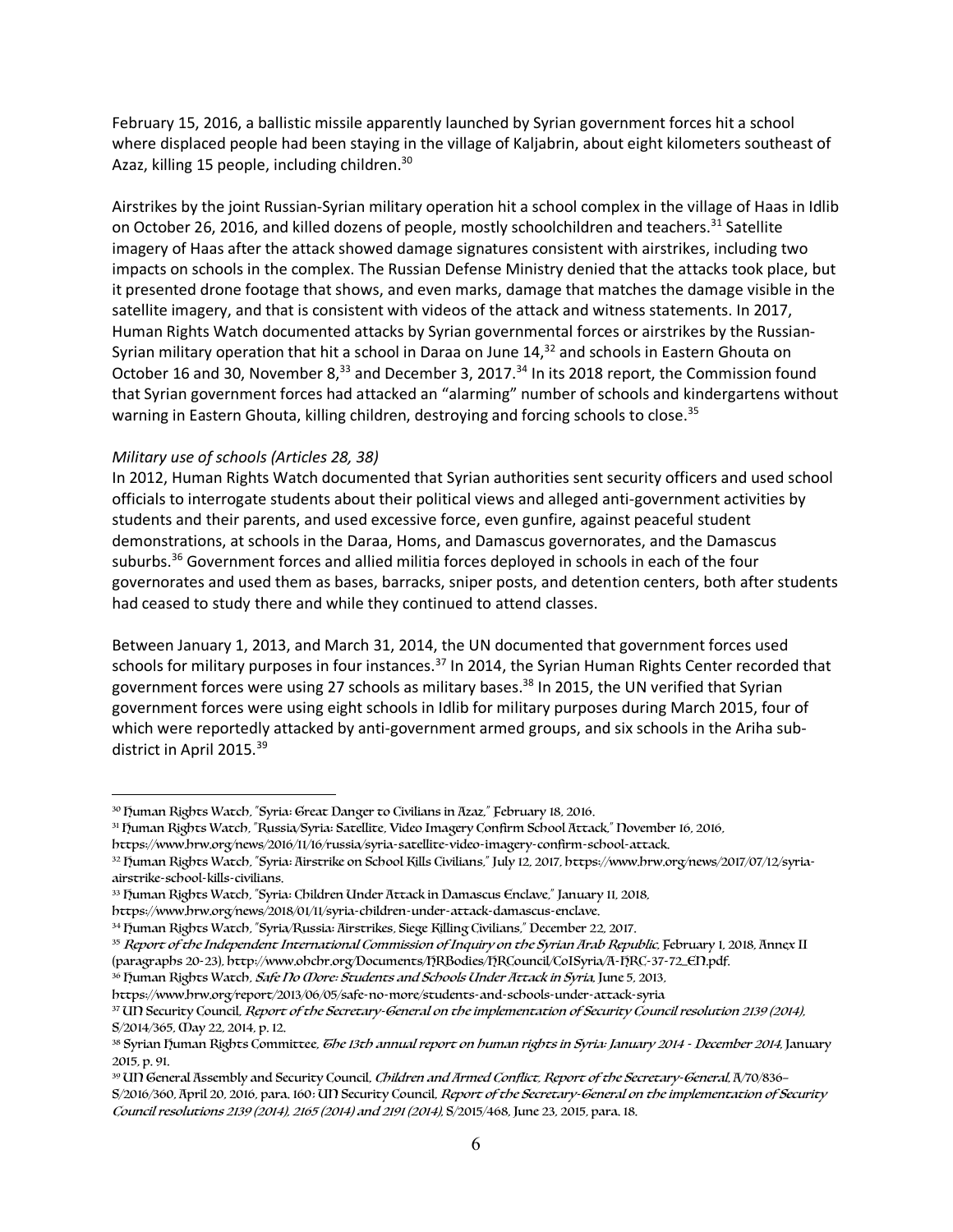In 2014, the Commission of Inquiry on Syria determined that the use of schools as military bases and training camps constituted a denial of children's right to education, and recommended that all parties respect and protect schools, and maintain their civilian character.<sup>40</sup>

*We encourage the Committee to pose the following questions to the Syrian government:*

- What steps has Syria taken in line with UN Security Council Resolution 2143 (2014) and 2225 (2015) to deter the use of schools for military purposes?
- Are protections for schools from military use included in any policies, rules, or pre-deployment trainings for Syria's armed forces?

*We encourage the Committee to make the following recommendations:*

- Cease use of schools for military objectives in violation of international humanitarian law and human rights law;
- Cease targeting schools, or conducting indiscriminate attacks in areas populated by children in violation of international humanitarian and human rights law;
- Cease the harassment and use of excessive force against students, particularly in retaliation for their political opinions or family relationships;
- Endorse and thoroughly implement the Safe Schools Declaration.

## *Right to a home (Article 16)*

Syrian authorities unlawfully deprived children of their homes by conducting demolitions of thousands of residential buildings in Damascus and Hama in 2012 and 2013 with explosives and bulldozers, which either served no necessary military purpose and appeared to intentionally punish the civilian population, or caused disproportionate harm to civilians.<sup>41</sup>

### *Enforced disappearances, ill-treatment and torture of children (Article 37)*

Detainees in Syrian custody, including children, suffer widespread ill-treatment and torture. In 2012 Human Rights Watch documented the detention and torture of children by Syrian authorities in 12 cases, while local rights monitors reported more than 620 children were in detention where torture was rampant.<sup>42</sup> In some instances, individuals reported in 2015 that security forces detained their family members, including children, to pressure them to turn themselves in.<sup>43</sup> A Syrian human-rights monitoring group estimates that more than 65,000 Syrians have been forcibly disappeared or abducted since 2011, the vast majority by government or pro-government forces, including children.<sup>44</sup>

A Syrian defector who had worked as an official forensic photographer for the Military Police shared photographs taken between May 2011 and August 2013, which showed 6,786 separate dead individuals who died in Syrian detention, including approximately 100 boys.<sup>45</sup> Forensic pathologists reviewed the

<sup>42</sup> Fuman Rights Watch, Gorture Archipelago: Arbitrary Arrests, Gorture and Enforced Disappearances in Syria's Underground Prisons since March 2011, July 3, 2012, https://www.hrw.org/report/2012/07/03/torture-archipelago/arbitraryarrests-torture-and-enforced-disappearances-syrias.

 $\overline{a}$ 

<sup>&</sup>lt;sup>40</sup> Report of the independent international commission of inquiry on the Syrian Arab Republic, UN Fuman Rights Council, February 12, 2014, A/HRC/25/65, para, 78 & 157.

<sup>41</sup> Fuman Rights Watch, Razed to the Ground: Syria's Unlawful Neighborhood Demolitions in 2012-2013, January 30, 2014, https://www.hrw.org/report/2014/01/30/razed-ground/syrias-unlawful-neighborhood-demolitions-2012-2013.

<sup>43</sup> Fuman Rights Watch, World Report 2016: Syria.

<sup>44</sup> Human Rights Watch, "Syria: Talks Should Address 'Disappeared'," August 30, 2017,

https://www.hrw.org/news/2017/08/30/syria-talks-should-address-disappeared.

<sup>&</sup>lt;sup>45</sup> Human Rights Watch, If the Dead Could Speak: *Oass Deaths and Gorture in Syria's Detention Facilities*, December 16, 2015, https://www.hrw.org/report/2015/12/16/if-dead-could-speak/mass-deaths-and-torture-syrias-detention-facilities.